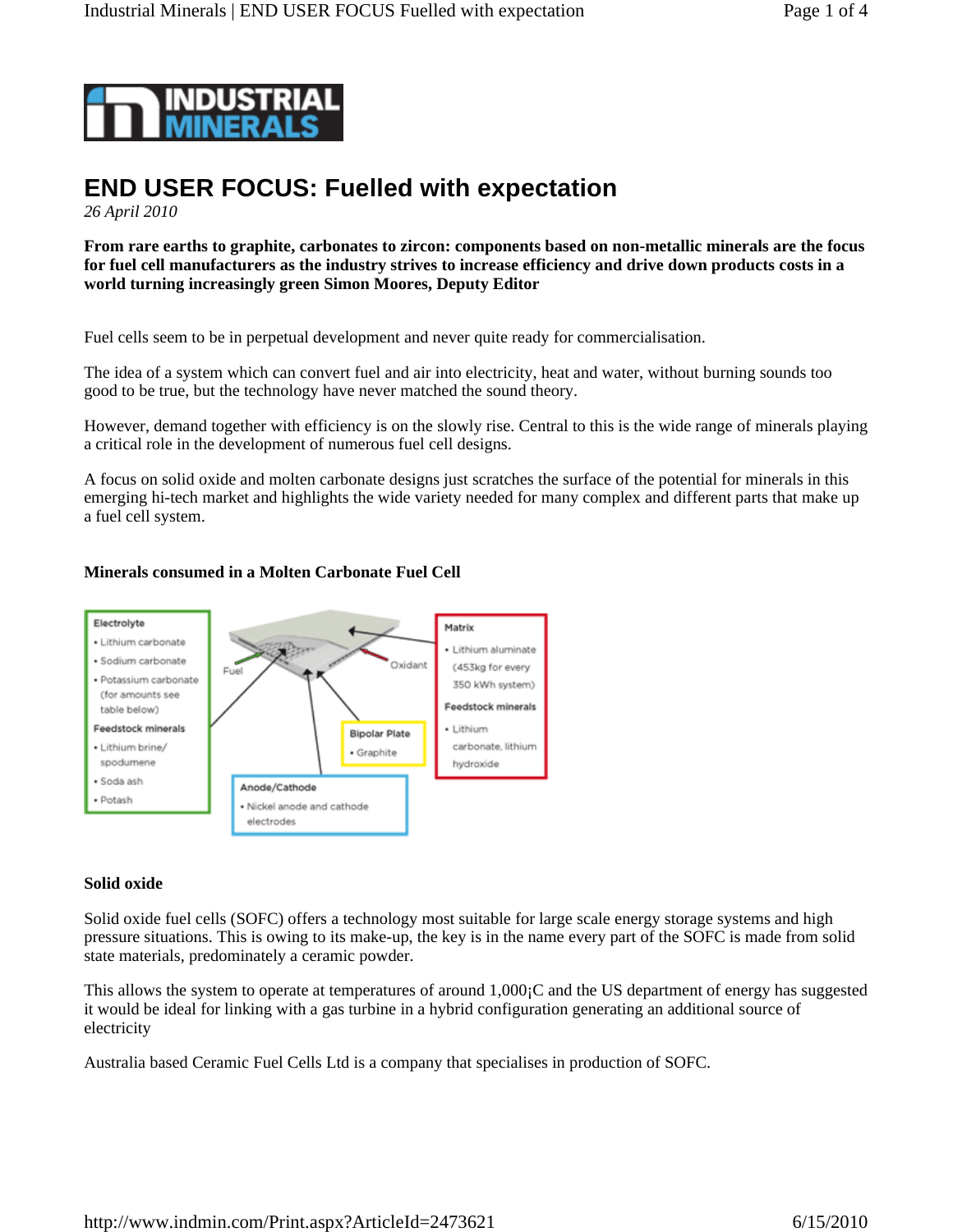

A fuel cell powered car being filled with hydrogen at a station in Tokyo. Courtesy Shell

Its UK based mineral powder processing arm explained to **IM** how it uses yttria-stabilised zirconia (YSZ) for two key parts to each cell, the anode support structure and the electrolyte membrane.

"We use about two grams of YSZ per cell with four cells for each layer set and 48 layers to a stack," explained Alan Chapman, Ceramic Fuel Cells' powder plant technical manager, "all in all it is about two kilograms of material for each system."

Chapman explained that nickel oxide is the other material used in the anode that catalyses the reaction in the cell with similar volumes to YSZ but different densities.

The company manufactures two cell types: anode supported, which is between 260-280 microns thick and electrolyte supported, 160-200 microns thickness.

Ceramic Fuel Cells sources yttria, derived from the rare earth yttrium, from China the world's foremost source at the Batou mine of Inner Mongolia through a mineral processor. The zirconia begins as zircon sand in Australia.

Chapman said: "We chemically react both materials in two streams to create the product. This is the key technology for us."

# **Amount of carbonate in a Molten Carbonate Fuel Cell**

|                    | <b>Power of system Typical application</b>                 | Carbonate electrolyte required* (kgs) |
|--------------------|------------------------------------------------------------|---------------------------------------|
| 300 <sub>k</sub> W | 300 room hotel; average US supermarket                     | 400                                   |
| <b>1.4MW</b>       | 1,000 bed hotel; watewater treatment plant                 | 630                                   |
| 2.8MW              | Manufacturing plant, universities, 300 bed hospitals 1,087 |                                       |
| $10MW +$           | <b>Electrical grid support</b>                             | $4530 +$                              |

\* A blend of lithium carbonate, sodium carbonate and potassium carbonate Source: Fuel Cell Energy Inc.

## **Molten carbonate**

Molten carbonate fuel cells (MTFC) are also of increasing interest to applications requiring large scale electricity supply on a sub-megawatt scale and megawatt (MW) scale such as single site self generators and support to an electricity grid.

USA-based Fuel Cell Energy Inc. which constructs carbonate fuel cells explained how many components are based on lithium.

"Structurally, most of the power plant is carbon steel or stainless steel. The fuel cells themselves consist of a porous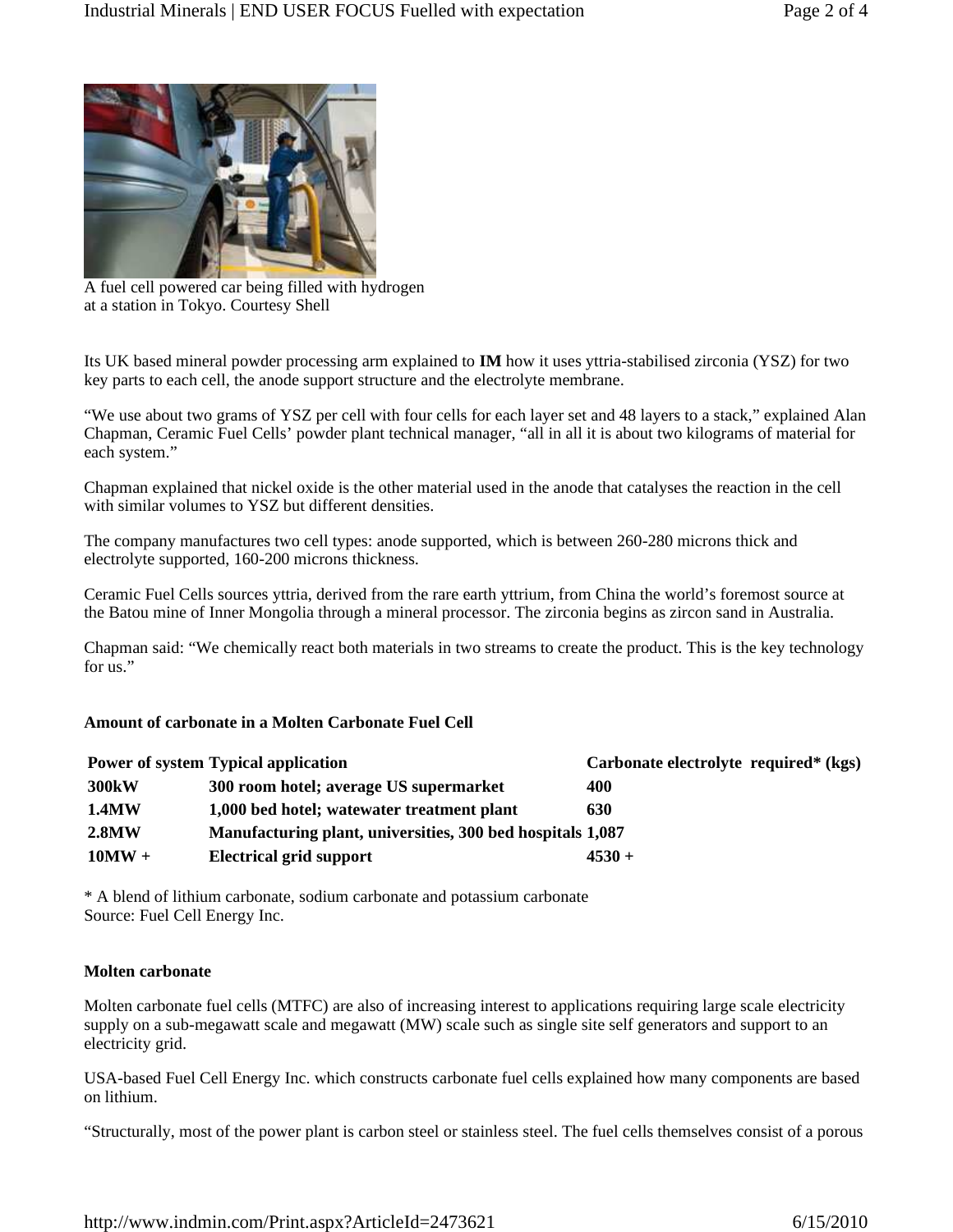nickel anode and cathode electrodes separated by a matrix a ceramic filter paper-like wicking layer," Anthony Leo, the company's vice president, applications and OEM Engineering explained to **IM**.

Leo explained that the matrix, which houses the electrolyte, is a porous sheet of lithium aluminate which uses 1,000lbs (453kg) for every 350kw stack.

The electrolyte is a blend of lithium carbonate, sodium carbonate and potassium carbonate and also consumes 1,000lbs (453kg) for every 350kw stack.

A 300kW application would be suitable for an average USA sized supermarket or a 300 room hotel while a 1.4MW fuel cell system would power a 1,000 room hotel or a wastewater treatment plant.

MTU Onsite Energy GmbH, a Munich, Germany based manufacturer of MTFCs , explained to **IM** further detail into lithium's application in the electrolyte.

"Ultrafine LiAlO<sub>2</sub> is the material forming the porous structure which is usually made from ultrafine alumina powder and lithium carbonate. Particle size and purity are the main requirements to the mineral material," explained the company.

MTU said that a 1kg each of lithium carbonate, potassium carbonate and alumina per kWh is require to make a MCFC, a slightly lower consumption figure than Fuel Cell Energy's.

## **Minerals consumed in a Solid Oxide Fuel Cell**



## **Other mineral opportunities**

The proton exchange membrane (PEM) fuel cell is a lower temperature design compared with solid oxide and carbonate and is aimed at the transport and portable electronics sectors.

PEM opens up prospects for **graphite** producers not in the primary battery components (anode, cathode, electrolyte), but the secondary components such as the flow field plates. Graphite's use in these secondary components is not only exclusive to PEM either and could open up opportunities for natural and synthetic producers.

Direct Borohydride Fuel Cells (DBFC) can use various chemicals based on **borates** for storage of hydrogen. Sodium borohydride has been widely touted as a key material for many years, but more recent research by US Borax Inc. has highlighted other boron based materials suitable for DBFC applications.

Lithium borohydride is attractive because it contains more hydrogen by weight of the metal borohydrides but is unstable in aqueous solution.

Ammonia borohydride has the largest "thermodynamically and kinetically accessible hydrogen content", according